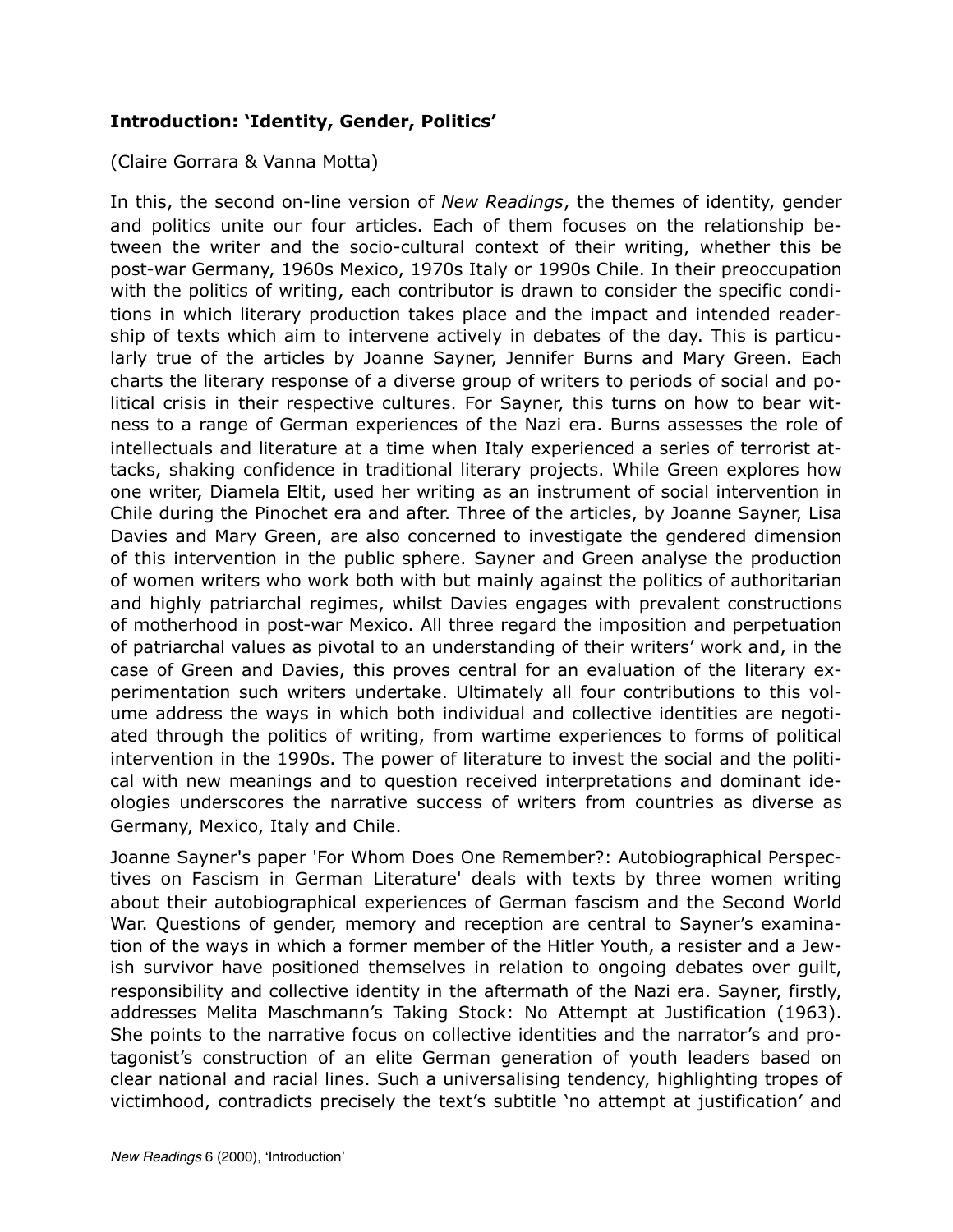Sayner argues persuasively for an 'exonerating effect' in a textual fascination with fascism. Alongside this text produced in the then West Germany is Greta Kuckhoff's From the Rosary to the Red Orchestra (1972). Kuckhoff's text too is explored in the light of the specific historical context of the 1960s and 1970s but this time from the perspective of an East German writer who was an antifascist resister during the Nazi era. Sayner shows how Kuckhoff is concerned to present a more diverse image of antifascism than was commonly portrayed in East Germany at the time but that this comes into conflict with a 'unifying political teleology', characteristic of the politics of the Cold War period. Finally, Sayner turns to the case of Hilde Huppert's autobiographical work, variously titled but in its most recent 1997 incarnation called Hand in Hand with Tommy: an Autobiographical Report 1939-1945. The changing uses and re-constructions of Huppert's memories as a Jewish survivor are charted through the complex publishing history of the text and the different addressees intended for succeeding editions of the memoirs. In conclusion, Sayner discusses how the three texts, in different ways, demonstrate the debates in Germany and elsewhere over the memory of the Nazi era and who is allowed to speak on behalf of whom. Sayner's concentration on the intended addressees of her texts and the books' publishing histories opens up a space to reconsider the gender politics of a predominantly male canon of autobiographical writing and the war years in German-language writing.

Lisa Davies begins her article 'Monstrous Mothers and the Cult of the Virgin in Rosario Catellanos' Oficio de tinieblas' by showing how the image of the mother seems to be at the heart of Mexican culture. But whilst the pure and idealised mother is represented by the Virgin of Guadalupe, within the very same culture there exists another more sinister mother figure, that of La Malinche. Patriarchal society imposes on women the myth of the good, self-sacrificing Virgin mother and tries to deny and banish the sexualised, and strong figure of Malinche, perceived as being extremely dangerous to patriarchal values.

In analysing Castellanos' text, Oficio de tinieblas, Davies points out how the author, in line with the strong influence of Simone De Beauvoir, maintains that the will to bear children and care for them is a product of social pressure rather than free choice. Throughout her fiction, Castellanos deconstructs the saintly images of the Mother that patriarchy is promoting and shows how the myths created around motherhood are central to a patriarchal society which depends on woman's reproductive function and willingness to nurture the children for it to survive.Davies illustrates how Castellanos' text reflects the status of women, accepted in Mexican society only as mothers, contextualising the experiences of two women, one a biological mother, the other an adoptive mother, but 'monstrous' because they wish, and bring about, in a ritual re-enacting of the Crucifixion, the death of their child. For Davies, Castellanos' text, with its emphasis on race and class, the symbiotic relationship between the oppressed and the oppressor, becomes even more political when the author denounces, in a more sinister and violent re-writing of Biblical narrative, the oppressive and misleading myths surrounding motherhood, which keep women marginalised within the culture and history of Mexico.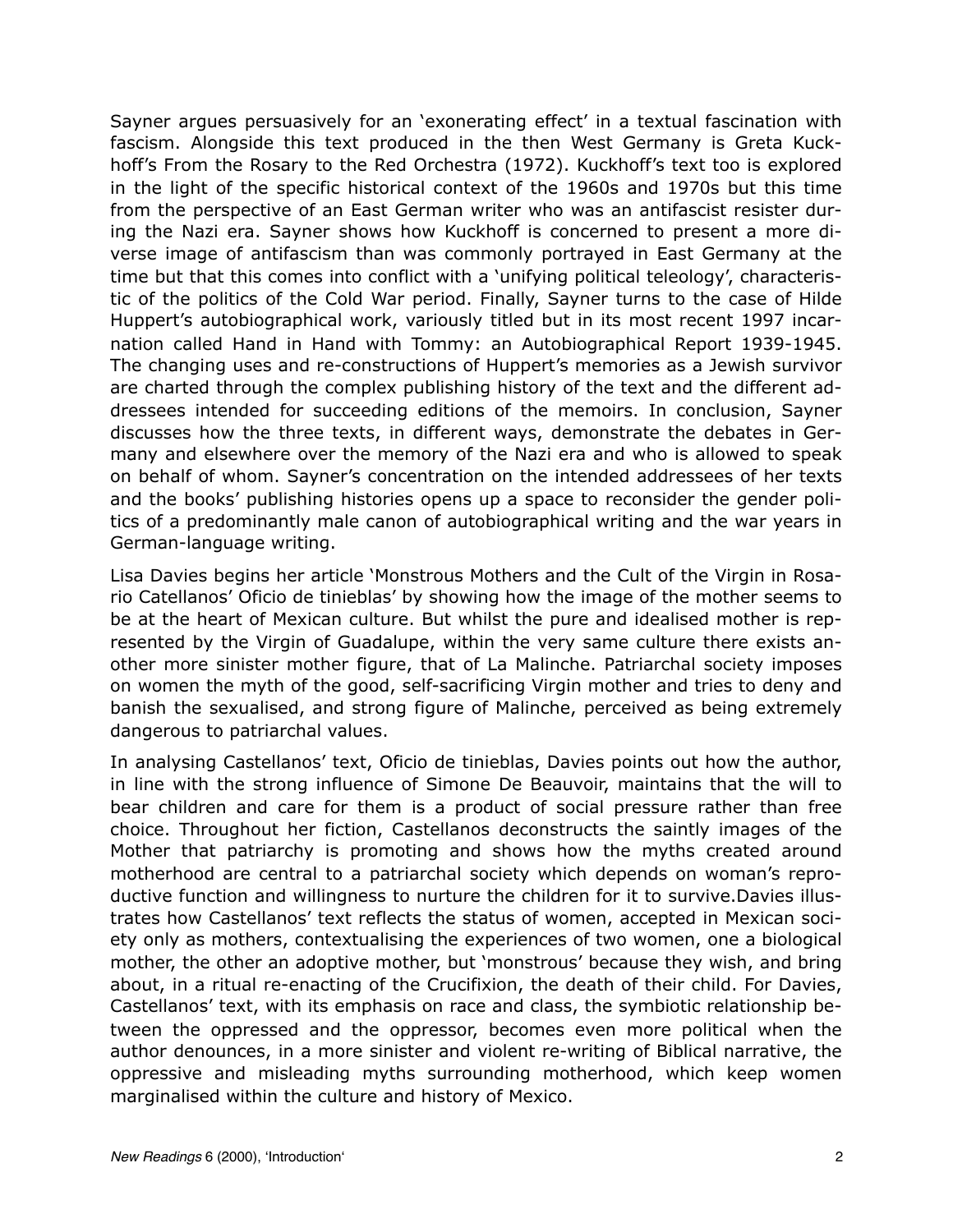In 'Facts, Fictions, Fakes: Italian Literature in the 1970s', Jennifer Burns examines the apparent 'silence' of the literary scene in Italy in the 1970s, a period which is remembered in Italian social and cultural history for the various protest movements, acts of political violence, and the inability of 'professional' politicians to understand the new developments within society. The article explores the literary activity of some Italian writers at the 'centre' of the literary scene, such as Italo Calvino, Pier Paolo Pasolini and Leonardo Sciascia, and analyses the reasons why such 'committed' authors abandoned fiction to engage in journalism. Burns' thesis is that the tension found in Italian society marginalised traditional literary forms, such as the novel, since the writer, in order to be read, needed to be 'rapid, precise, shocking'. Increasingly the newspapers and literary magazines gave more space to lengthy articles or open letters in which writers discussed, among other issues, the longdebated problem of the role of the intellectual and culture in modern society.

Burns points out that on the whole literature seemed to emulate what was happening in society at large; as conventional forms of associations and political organisations broke down, literature could only provide a testimony in forms that privileged subjective experience and expression. Thus, the main production of these 'years of tension' seems to be represented mainly by confessional, autobiographical and diaristic writing. At the 'periphery' marginalised voices expressed their anger and frustration with texts of 'protest', extremely successful at the time, but now remembered only as 'colourful souvenirs' of what used to be defined as 'sub-culture'. Burns' conclusion is that in such confusing and confused times, when social and political reality, with all its different versions of plots and subplots, was so difficult to interpret as to appear 'invented', authors abandoned the creation of their own fictional worlds in order to scrupulously analyse the text of Italian society.

In 'Diamela Eltit: A Gendered Politics of Writing', Mary Green discusses the literary project of Diamela Eltit, Chilean writer and activist whose work spans the years of the Pinochet regime (1973-1990) and the present period of redemocratisation. Eltit uses writing and language as an explicit means of protesting against the political, social and cultural transformations of her country. The political and the aesthetic are closely linked in her writing as literary experimentation provides one way of commenting on what Eltit styles the category of the 'feminine', a term which applies to all those oppressed by present and past hegemonic systems of power. Green begins by examining cultural responses to the Pinochet dictatorship and provides an overview of Eltit's involvement in neo-avant-garde movements, along with the theoretician, Nelly Richards. For Green, Eltit's denunciation of the authoritarian regime of the Pinochet era was founded on an important critique of patriarchal values, values which Green reads as constitutive of the moral legitimacy the regime proclaimed for itself. Green looks in detail at some of the linguistic strategies developed by Eltit and in particular the emphasis on motherhood, violence and the voices of the excluded and disappeared. As an example of the meeting of these concerns, the article analyses the problematic of memory in Eltit's novel, Los vigilantes (The Guardians, 1996). She focuses on the figure of a mother, Margarita, who houses the silent destitute in a gesture of solidarity with those others wish to erase from comforting im